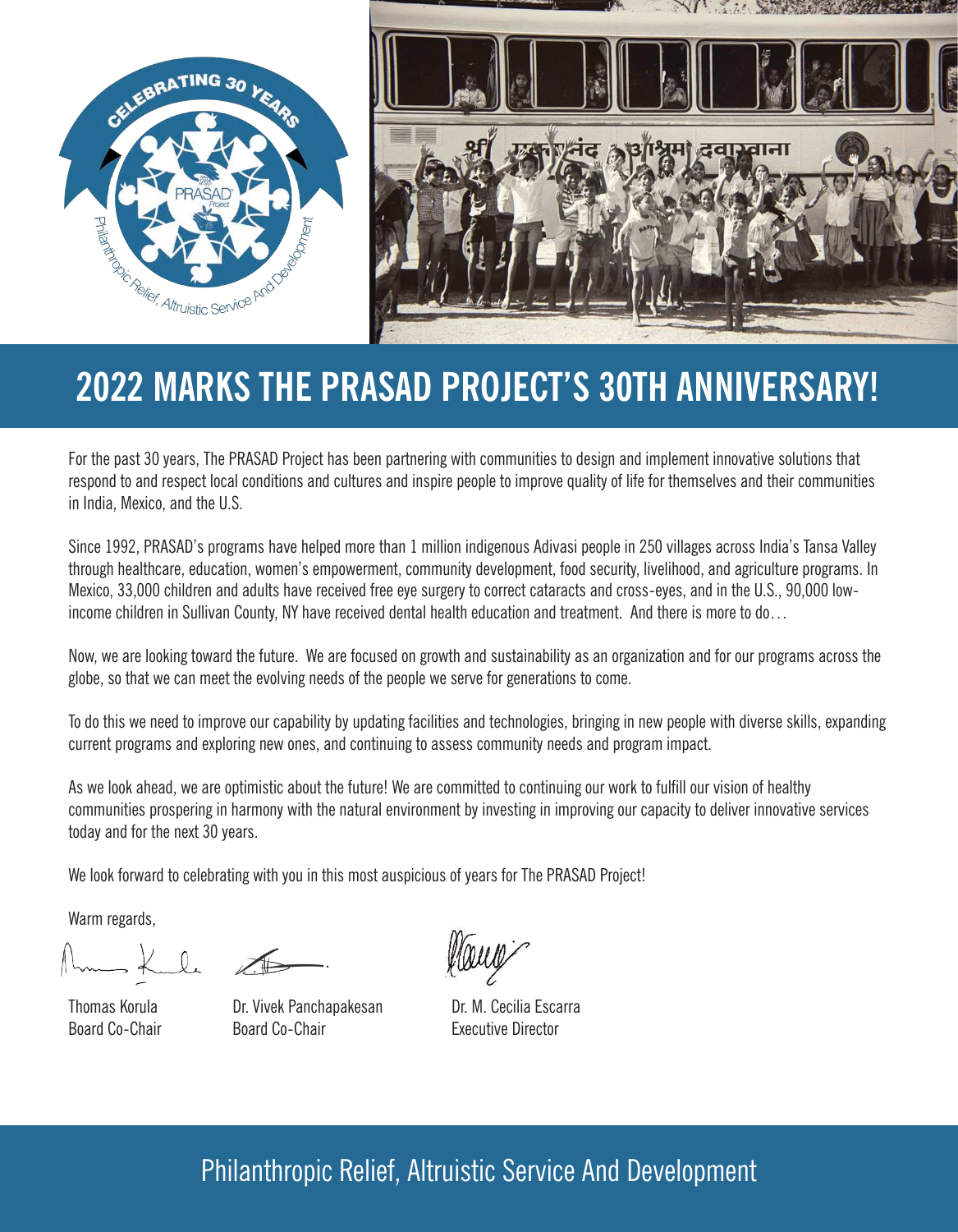## **PROGRAM UPDATES**



We are delighted to report that, after suspending or limiting many PRASAD Chikitsa programs due to the pandemic, most are now up and running at full scale. Here is an update:







**Healthcare:** General and specialized medical services, eye surgery, and dental services are available at the healthcare center in Ganeshpuri, and the Mobile Hospital is again serving remote villages across the Tansa Valley. PRASAD Chikitsa has also been organizing health camps for mothers of children aged infant to six years to identify children with severe acute malnutrition (SAM) and moderate acute malnutrition (MAM). The goal of the Nutrition Program is to provide 125,000 servings of nutritional supplements to 500 children in the coming year.

**Helping Women Thrive:** The Self-Help Group (SHG) program trains women and promotes income generation activities. As many of the women participants cannot read, facilitators use storytelling, group games, and more to cover topics ranging from conflict resolution to financial management. There are 3,069 women participating in Self-Help Groups, and more than 16,000 women have participated in empowerment trainings.

**Tree Planting:** This program supports farmers to grow fruit and forestry trees that help them earn a living. Trees also benefit the environment with the increased green cover. PRASAD Chikitsa's goal is to distribute 20,000 saplings annually.

**Floriculture:** Markets and temples have reopened, and the demand for floral offerings is on the rise. Farmers cultivating Jasmine and Golden Champa can start earning within 18 months, and the plants will produce a cash crop for 15 years. Adivasi famers can earn \$700 – \$800 a year selling both loose blossoms and head garlands. This year, PRASAD Chikitsa will distribute 15,000 Jasmine and 5,000 Golden Champa saplings to 250 farmers.

#### **Kitchen Gardens**

PRASAD Chikitsa's sustainable agriculture efforts help families cultivate small organic gardens big enough to help diversify their diets with nutritious, home-grown fruits and vegetables and provide a surplus to sell at market, along with jasmine blossoms. Since 2005, PRASAD Chikitsa has helped 10,450 families start Kitchen Gardens, and, in the next 12 months, will help 400 more.

## **PRASAD CHILDREN'S DENTAL HEALTH PROGRAM**

Since 1998, PRASAD CDHP has provided dental health education and care to children in Sullivan County, New York. In November 2021, PRASAD CDHP worked with the New York State Department of Health to successfully bring the Mobile Clinic back to schools. Also, in March, we resumed in-school dental health education classes.



## **PRASAD DE MEXICO**

.

During the Covid-19 pandemic, PRASAD de México has remained active by helping individuals access free eye surgeries. This year, the volunteer team is planning eye camps in Guanajato and Guerrero States.

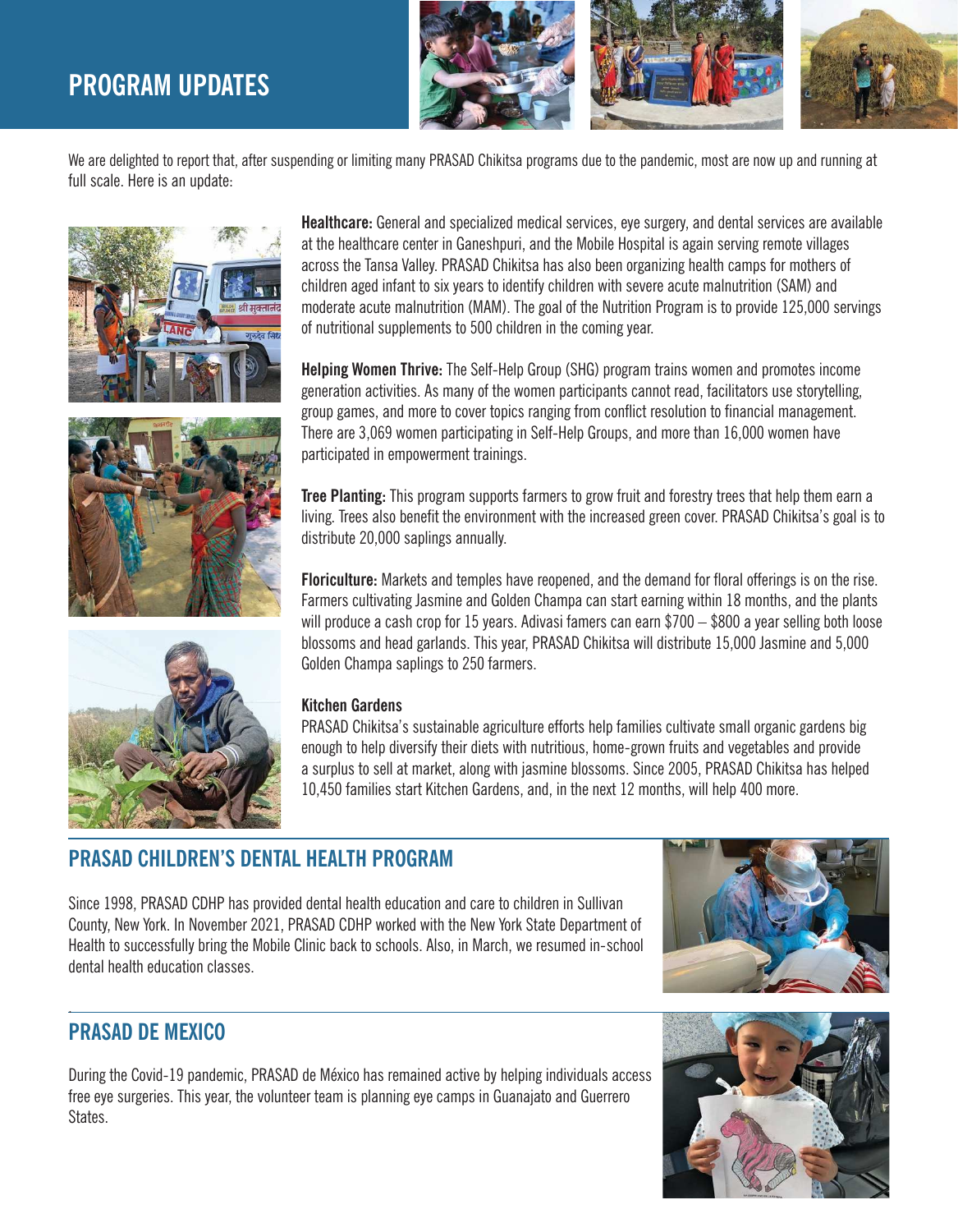## **BECOMING ECONOMICALLY SELF-RELIANT**



Nitesh and Ashwini Gond have enthusiastically participated in PRASAD Chikitsa programs for the last five years, and it has changed their family's life for the better!

In 2016, the couple planted a fruit orchard, and with PRASAD's help it flourished. Next, they decided to expand and joined the Floriculture program, planting jasmine, a cash crop that would more quickly make it to market.

Then came Harshali, their first child, a daughter. Her arrival inspired the growing Gond family to plant a Kitchen Garden, which would provide, nutritious, home-grown vegetables, especially important for growing children, as well as additional income from the sale of the extra produce at market.





Now, Harshali is 3 ½, and she has a one-year-old little brother, Aadarsh. Both children regularly attend the local Anganwadi (pre-school), where they receive milk and supplemental snacks through our Nutrition program. Recently assessed by PRASAD's medical team, they are at normal height and weight for their ages!

Ashwini is grateful, *"We are thankful for the ongoing nutritional support for our children and the assistance in cultivating our jasmine, fruit orchard, and kitchen garden. Our lifestyle has changed. We have become economically more self-reliant and can provide the best for our children."*

## **SAVITA'S STORY: A TAILOR'S DREAM COMES TRUE**

Savita Shetty lives in a hut in Ganeshpuri with her husband and two children. Her husband Rajesh has a small business making and selling garlands at the local temple.

Savita is known in her community as a good seamstress, and though she dreamt of opening a tailoring shop and teaching sewing classes, finances were a big obstacle. The family income barely covered household expenses and the children's education. So, she stitched clothes at home to help support her family.

Through her Self-Help Group, Moreshwar, Savita heard about PRASAD Chikitsa's financial aid program and applied. Happily, Savita was awarded a \$325 loan.

With funds in hand, she found a shop space and purchased sewing machines and tailoring material. Now, Savita tailors clothes and makes new garments to sell at her shop, while running tailoring classes attended by local women. She earns approximately \$130 monthly.

*"After shifting my tailoring work from my home to the shop, my income increased. I have more customers because the shop is on the corner of a busy road, which gives it good visibility and easy accessibility. Thank you PRASAD for helping me realize my dream." Savita Shetty*